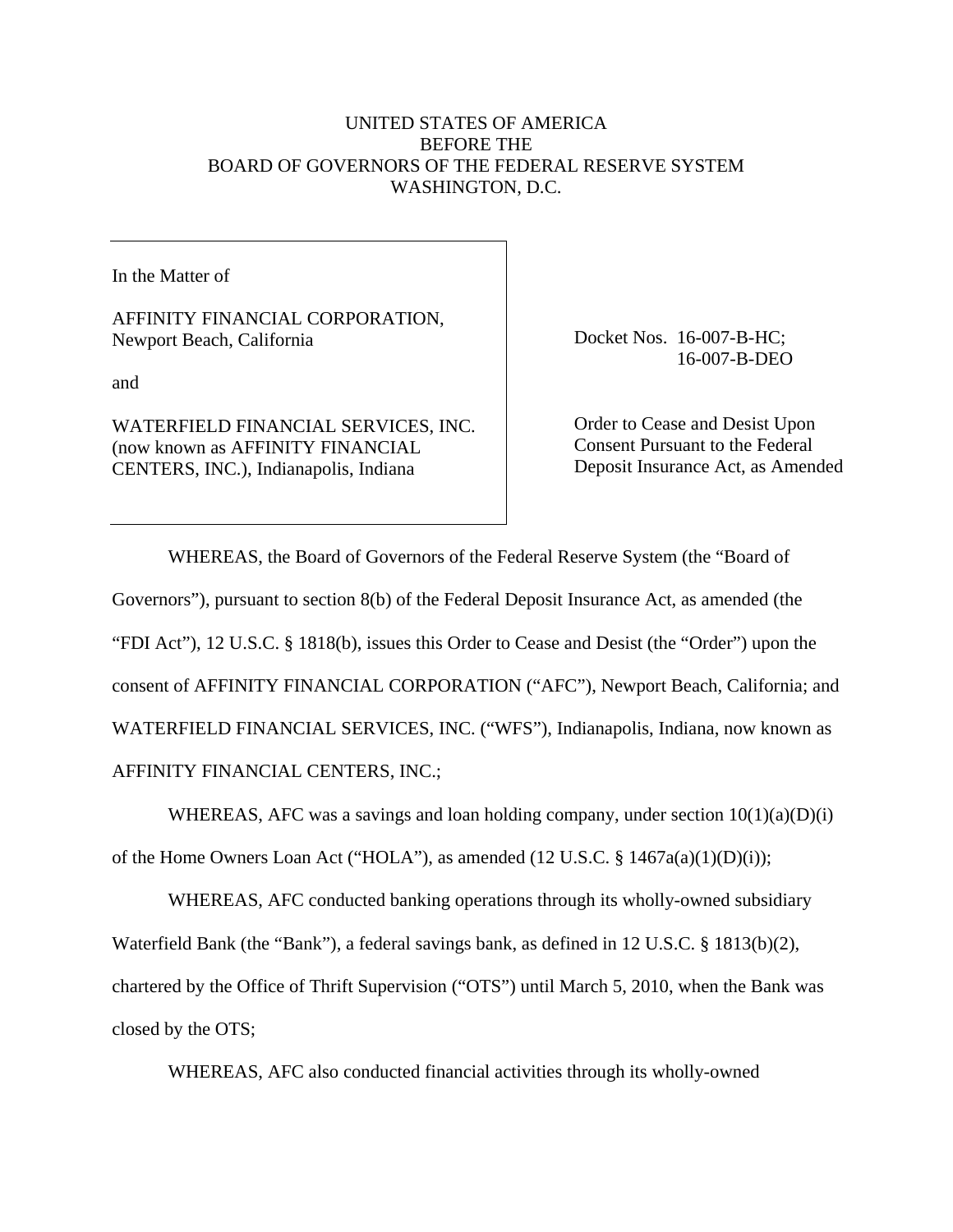subsidiary WFS;

WHEREAS, between January 8, 2008 and March 5, 2010 (the "Relevant Period"), WFS operated a deposit-gathering program ("Program") in which:

a. WFS marketed various deposit products offered by or through the Bank directly to affinity groups and their members (i.e., the customers);

b. Program customers entered into a contract with WFS and the Bank, which provided that customer funds placed into the Program would either be retained at the Bank or placed by WFS, as "agent for the customer," at other banks unaffiliated with the Bank with which WFS had contracted to accept Program funds ("Participating Banks");

c. WFS's and the Bank's deposit terms and conditions made representations to customers concerning the interest rates and maturities of the deposits being offered to them, and that the Program funds would be repaid with the offered interest rates and maturities, regardless of whether the funds were maintained at the Bank or at a Participating Bank;

d. In some cases, rather than placing each individual customer's deposit in a Participating Bank in the same type of deposit account selected by the customer, WFS instead invested aggregate customer funds at Participating Banks in deposit accounts that had different maturities and different rates of interest than the deposit accounts selected by customers under the Program;

e. In November 2009, WFS invested approximately \$200 million of Program deposits, some of which were short term, into a certificate of deposit with a fixed term of ten years at a fixed rate of interest at a Participating Bank. The maturity and interest rate of this certificate of deposit did not match the maturities and interest rates provided under

- 2 -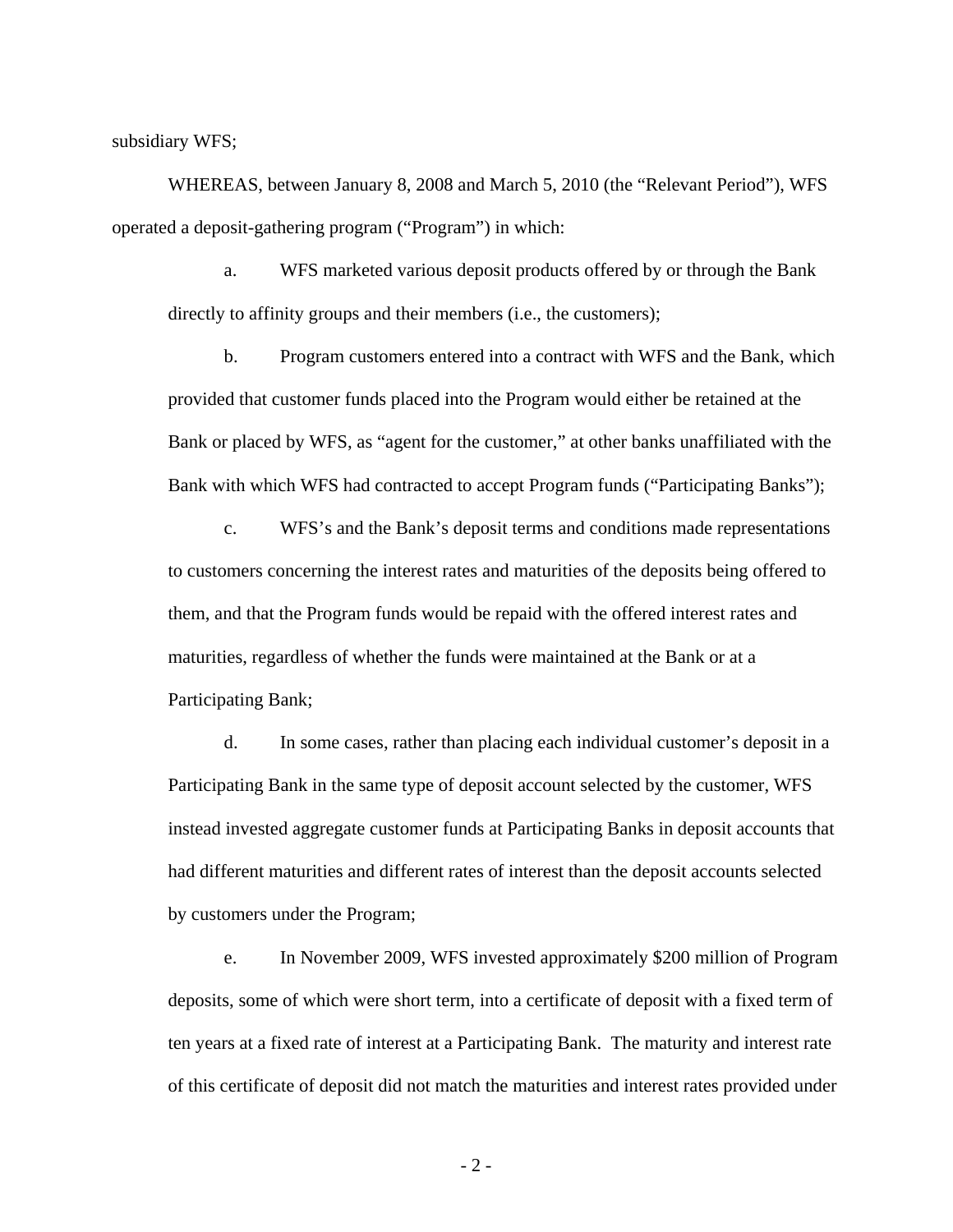the terms and conditions of the deposit accounts selected by customers within the Program;

f. In January 2010, WFS placed approximately \$150 million of Program deposits, some of which were short term, into a five year fixed-term deposit instrument at a fixed rate of interest at a Participating Bank. The maturity and interest rate of the fixedterm deposit did not match the maturities and interest rates provided under the terms and conditions of the deposit accounts selected by customers within the Program;

g. Because WFS invested customers' deposits in Participating Bank deposit accounts that had different maturities and interest rates than the deposit accounts selected by these customers under the Program, WFS was subject to liquidity risk because customers may have demanded the return of many or all of their deposits before the maturity dates negotiated by WFS with the Participating Banks, and/or WFS obtained less in interest from deposits at Participating Banks than it owed to customers for the deposit accounts they had selected;

WHEREAS, WFS was not subject to oversight as a depository institution, oversight that is in part designed to require the institution's maintenance of adequate liquidity to meet customer demands for funds;

WHEREAS, WFS's practice of placing short-term deposits in longer maturity deposits at Participating Banks and assuming interest rate obligations on customer deposits placed at Participating Banks was an unsafe and unsound practice;

WHEREAS, on July 21, 2011, pursuant to Dodd-Frank Wall Street Reform and Consumer Protection Act, Pub. L. 111-203, 124 Stat. 1376 (2010), the Board of Governors became the appropriate federal banking agency for WFS and AFC, as set forth in 12 U.S.C.

- 3 -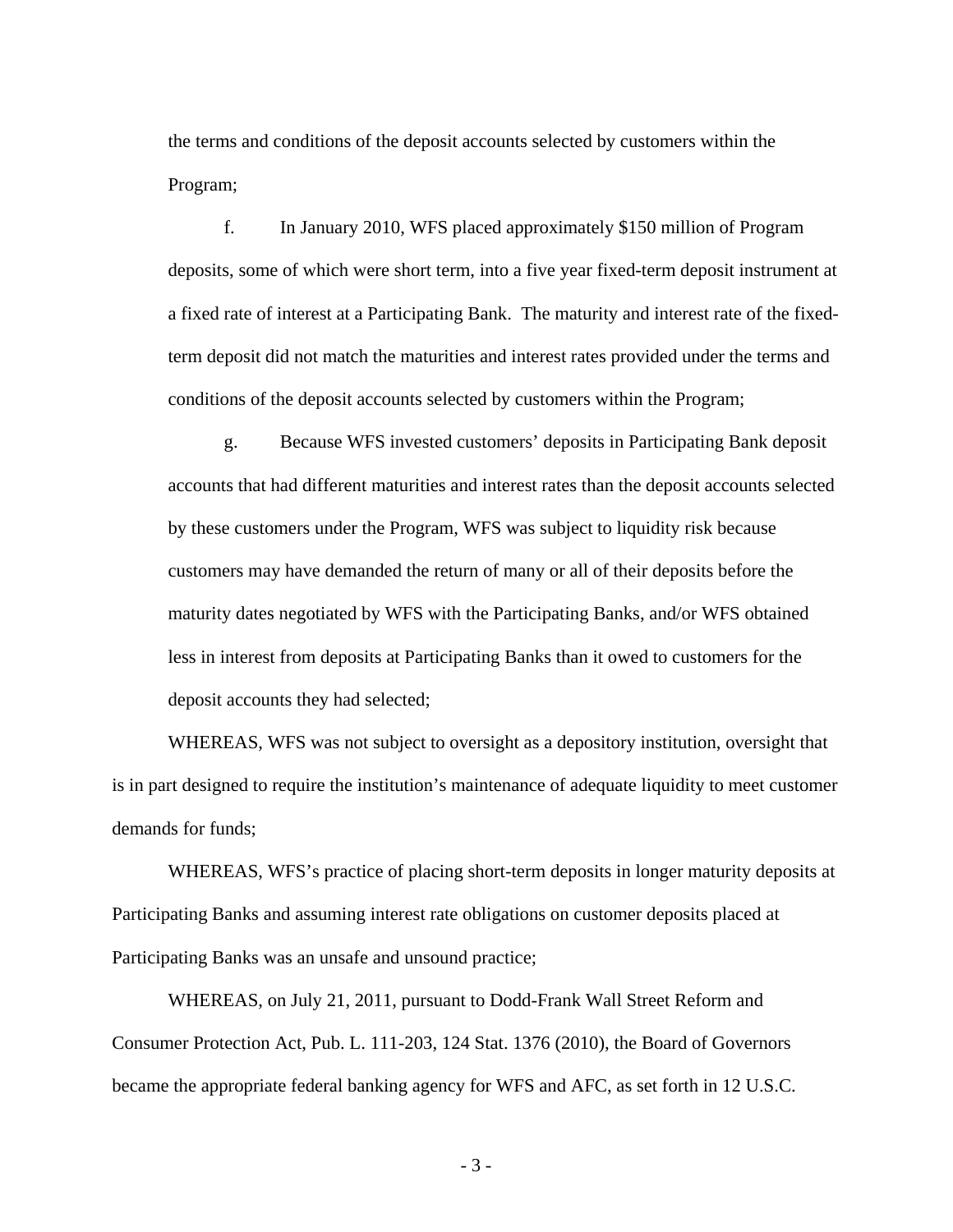$§ 1813(q)(3)(F);$ 

WHEREAS, D. Jean Veta of Covington & Burling LLP, as counsel for WFS and AFC is authorized to enter into this Order on behalf of WFS and AFC, respectively; and

WHEREAS, WFS and AFC consent to the issuance of this Order by the Board of Governors and have agreed to comply with each and every applicable provision of this Order, and have waived any and all rights each might have pursuant to 12 U.S.C. § 1818, 12 CFR Part 263, or otherwise: (a) to the issuance of a notice of charges on any matter implied or set forth in this Order; (b) to a hearing for the purpose of taking evidence with respect to any matter implied or set forth in this Order; (c) to obtain judicial review of this Order or any provision hereof; and (d) to challenge or contest in any manner the basis, issuance, terms, validity, effectiveness, or enforceability of this Order or any provision hereof.

NOW, THEREFORE, before the filing of any notices, or the taking of any testimony or the adjudication of or finding on any issues of fact or law herein, and solely for the purpose of settling this matter without a formal proceeding being filed and without the necessity for protracted or extended hearings or testimony:

IT IS HEREBY ORDERED, pursuant to sections  $8(b)(1)$  and (3) of the FDI Act (12) U.S.C. §§ 1818(b)(1) and (3)), that AFC, WFS, and its institution-affiliated parties, as defined in sections  $3(u)$  of the FDI Act (12 U.S.C. § 1813(u)), shall cease and desist and take affirmative action as follows:

#### **Prior Approval**

1. Neither WFS nor AFC, nor their successors or assigns shall engage in any deposit gathering program, including as a deposit broker as defined in 12 C.F.R. § 337.6(a)(5), without prior written approval of the Board of Governors or the appropriate federal banking agency.

- 4 -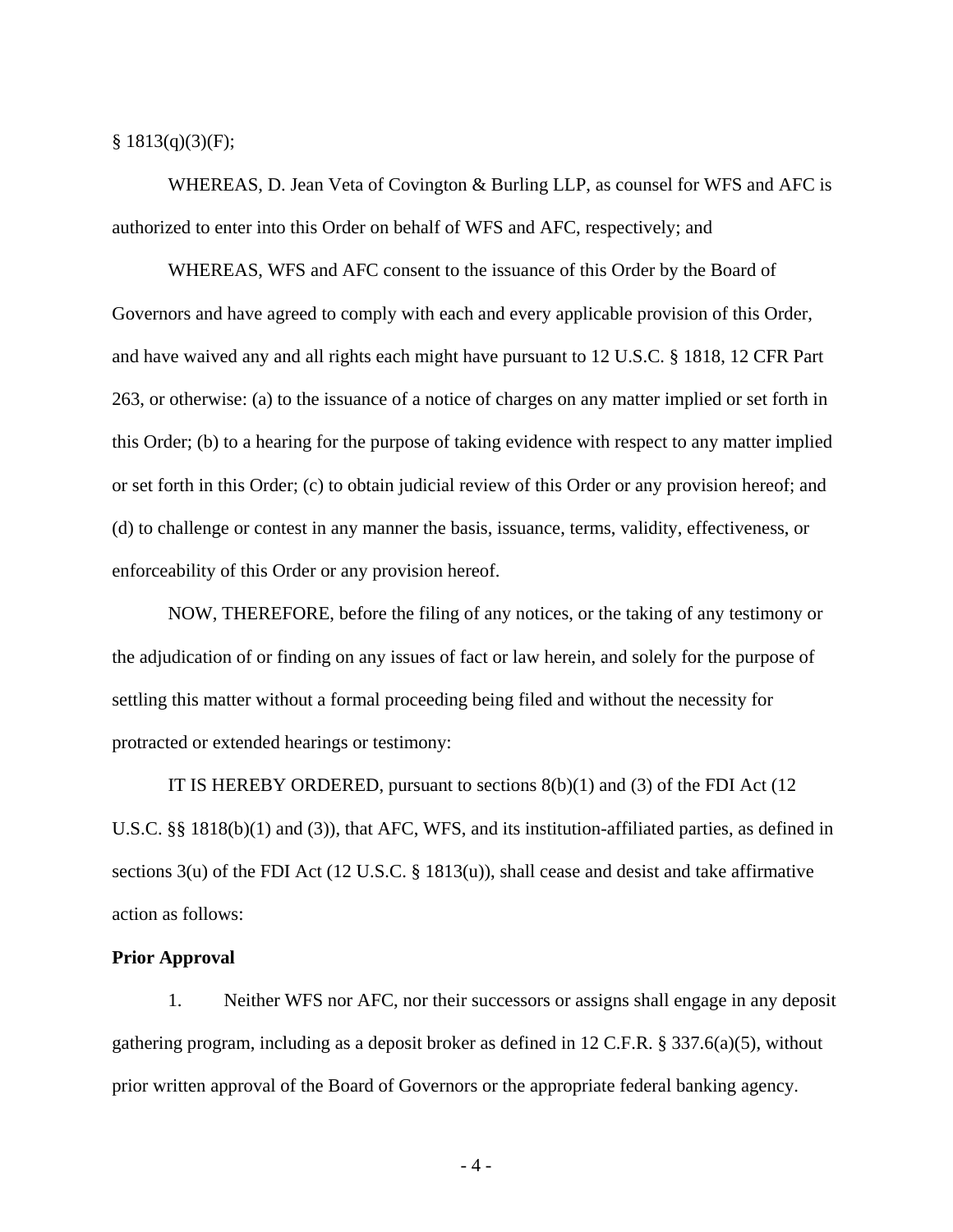2. If either WFS or AFC, or their successors or assigns intend to engage in any deposit gathering activity, WFS and AFC shall prepare and submit a business plan to the Board of Governors (or the appropriate federal banking agency), which shall include how the proposed activity will comply with applicable laws and regulations and be operated in a safe and sound manner. The plan shall, at a minimum, address:

a. policies to ensure compliance with any regulatory approvals;

b. policies to address any liquidity risk associated with the deposit gathering

activity;

c. policies to ensure that consumers receive material information concerning

any deposit product in a manner that is timely, accurate, and clear; and

d. the maintenance of all records, reports and materials related to the product or service provided.

## **Notices**

3. All communications regarding this Order shall be addressed to:

- Board of Governors of the Federal Reserve System 20th & C Streets, N.W. Washington, DC 20551 20th & C Streets, N.W. a. Richard M. Ashton, Esq. Deputy General Counsel Patrick M. Bryan, Esq. Assistant General Counsel
- b. AFFINITY FINANCIAL CORPORATION 620 Newport Center Drive Suite 1100 Newport Beach, CA 92660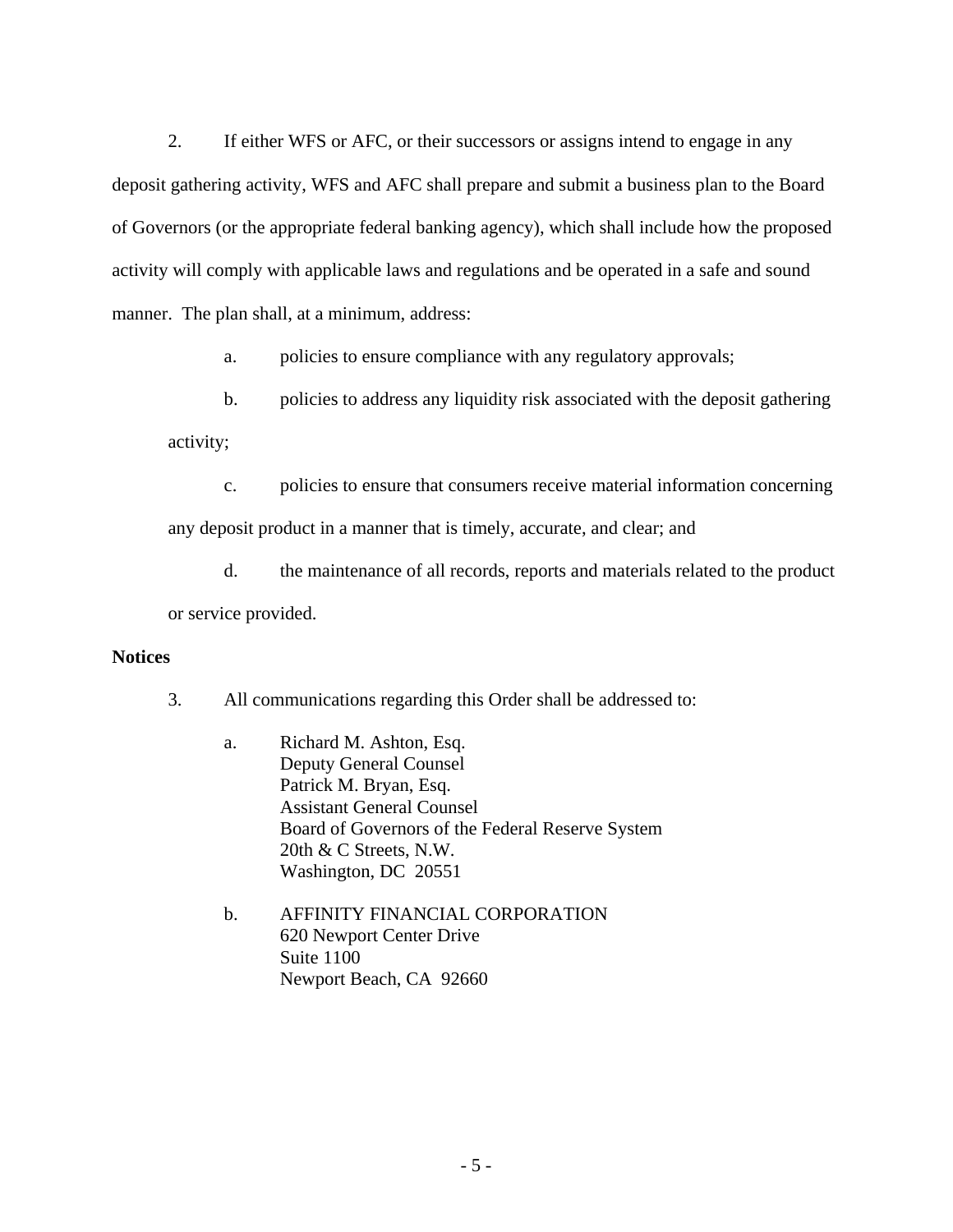c. AFFINITY FINANCIAL CENTERS, INC (f/k/a WATERFIELD FINANCIAL SERVICES, INC.) 620 Newport Center Drive Suite 1100 Newport Beach, CA 92660

With a copy to:

d. D. Jean Veta Covington & Burling LLP One City Center 850 Tenth Street, N.W. Washington, DC 20001-4956

## **Miscellaneous**

4. The provisions of this Order shall not bar, estop, or otherwise prevent the Board of Governors, or any other Federal or state agency or department, from taking any other action affecting AFC or WFS.

5. The provisions of this Order shall be binding upon AFC, WFS, and any

successors or assigns, and their institution-affiliated parties in their capacities as such.

6. Each provision of this Order shall remain effective and enforceable until stayed,

modified, terminated, or suspended in writing by the Board of Governors.

7. Nothing in this Order, express or implied, shall give to any person or entity, other

than the parties hereto and their successors or assigns hereunder, any legal or equitable right, remedy or claim under this Order.